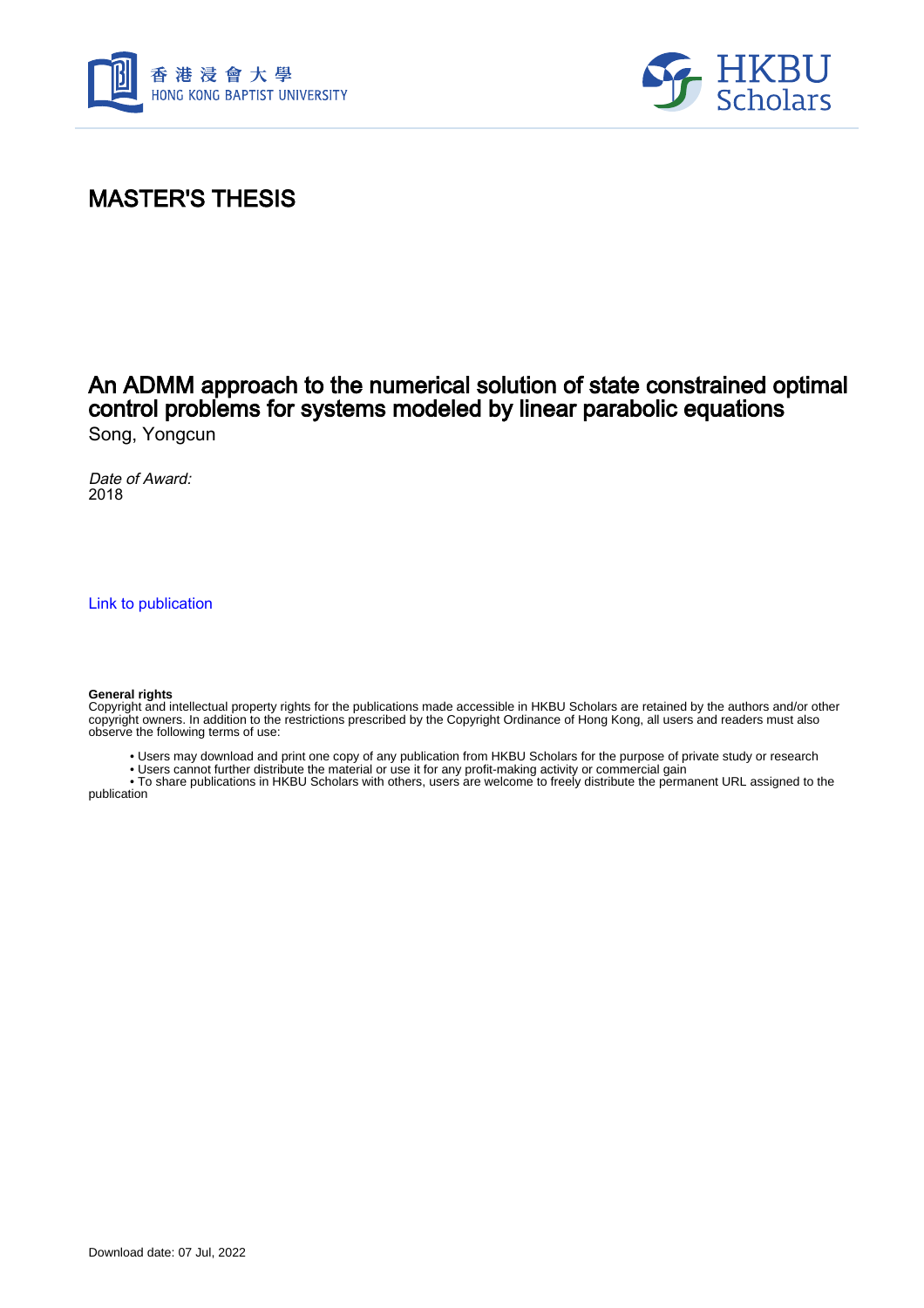## Abstract

We address in this thesis the numerical solution of state constrained optimal control problems for systems modeled by linear parabolic equations. For the unconstrained or control-constrained optimal control problem, the first order optimality condition can be obtained in a general way and the associated Lagrange multiplier has low regularity, such as in the  $L^2(\Omega)$ . However, for state-constrained optimal control problems, additional assumptions are required in general to guarantee the existence and regularity of Lagrange multipliers. The resulting optimality system leads to difficulties for both the numerical solution and the theoretical analysis. The approach discussed here combines the alternating direction of multipliers (ADMM) with a conjugate gradient (CG) algorithm, both operating in well-chosen Hilbert spaces. The ADMM approach allows the decoupling of the state constraints and the parabolic equation, in which we need solve an unconstrained parabolic optimal control problem and a projection onto the admissible set in each iteration. It has been shown that the CG method applied to the unconstrained optimal control problem modeled by linear parabolic equation is very efficient in the literature. To tackle the issue about the associated Lagrange multiplier, we prove the convergence of our proposed algorithm without assuming the existence and regularity of Lagrange multipliers. Furthermore, a worst case  $O(1/k)$  convergence rate in the ergodic sense is established. For numerical purposes, we employ the finite difference method combined with finite element method to implement the time-space discretization. After full discretization, the numerical results we obtain validate the methodology discussed in this thesis.

Keywords: Optimal control problem, state constraint, ADMM algorithm, conjugate gradient method, convergence rate, finite difference method, finite element method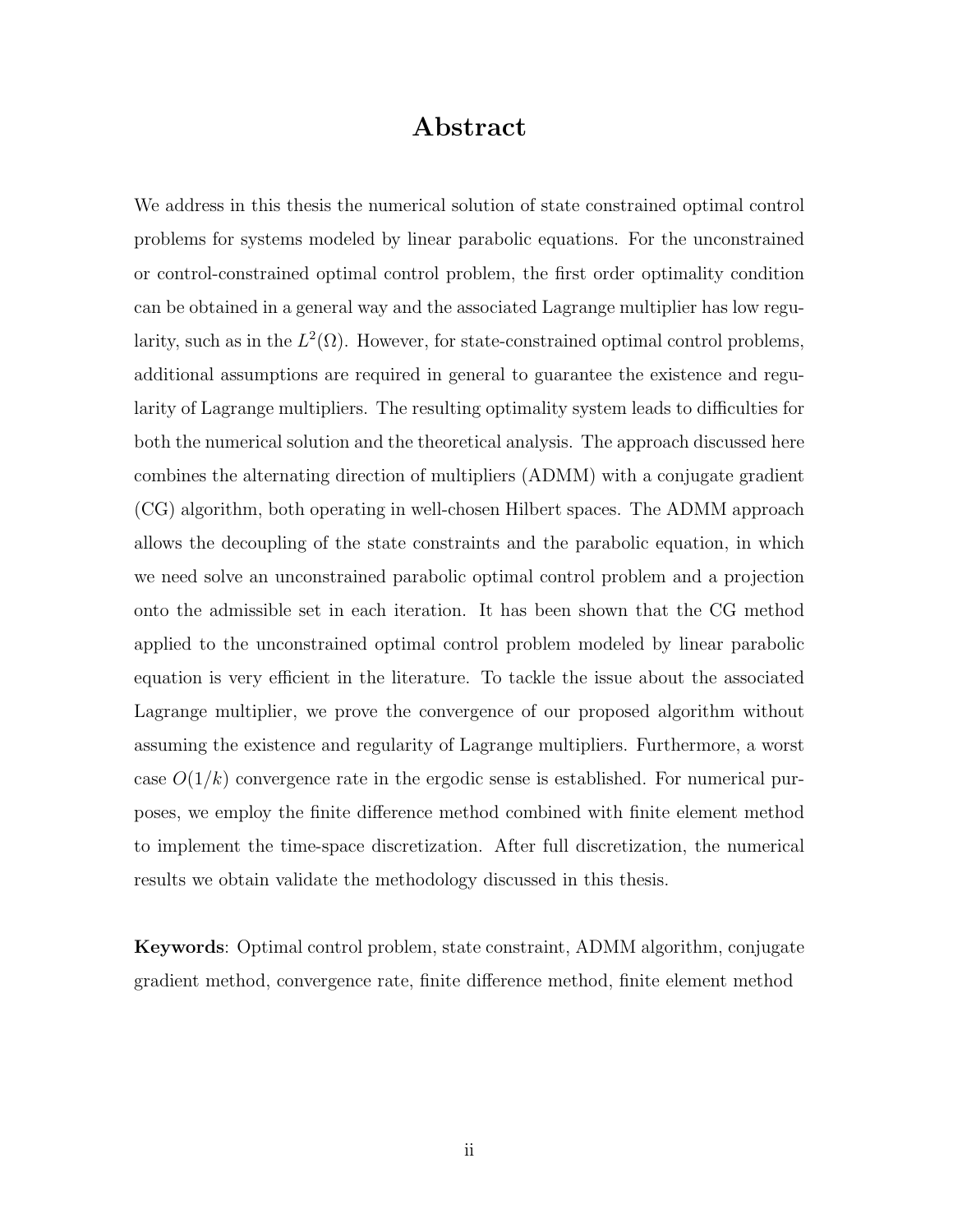# Table of Contents

| Declaration                                                                                     | $\mathbf{i}$    |
|-------------------------------------------------------------------------------------------------|-----------------|
| Abstract                                                                                        | ii              |
| Acknowledgements                                                                                | iii             |
| Table of Contents                                                                               | iv              |
| List of Figures                                                                                 | vi              |
| List of Tables                                                                                  | vii             |
| Chapter 1<br>Introduction                                                                       | $\mathbf{1}$    |
| Problem formulation<br>Chapter 2                                                                | $\overline{4}$  |
| An ADMM algorithm for solving (CPB)<br>Chapter 3                                                | 6               |
| 3.1                                                                                             | $6\phantom{.}6$ |
| Conjugate gradient method for solving $(3.14)$<br>3.2                                           | 10              |
| Chapter 4 Convergence analysis of Algorithm 1                                                   | 15              |
| 4.1                                                                                             | 17              |
| Convergence rate in the ergodic sense $\ldots \ldots \ldots \ldots \ldots \ldots \ldots$<br>4.2 | 26              |
| Full space-time discretization of (CPB)<br>Chapter 5                                            | 29              |
| 5.1                                                                                             | 29              |